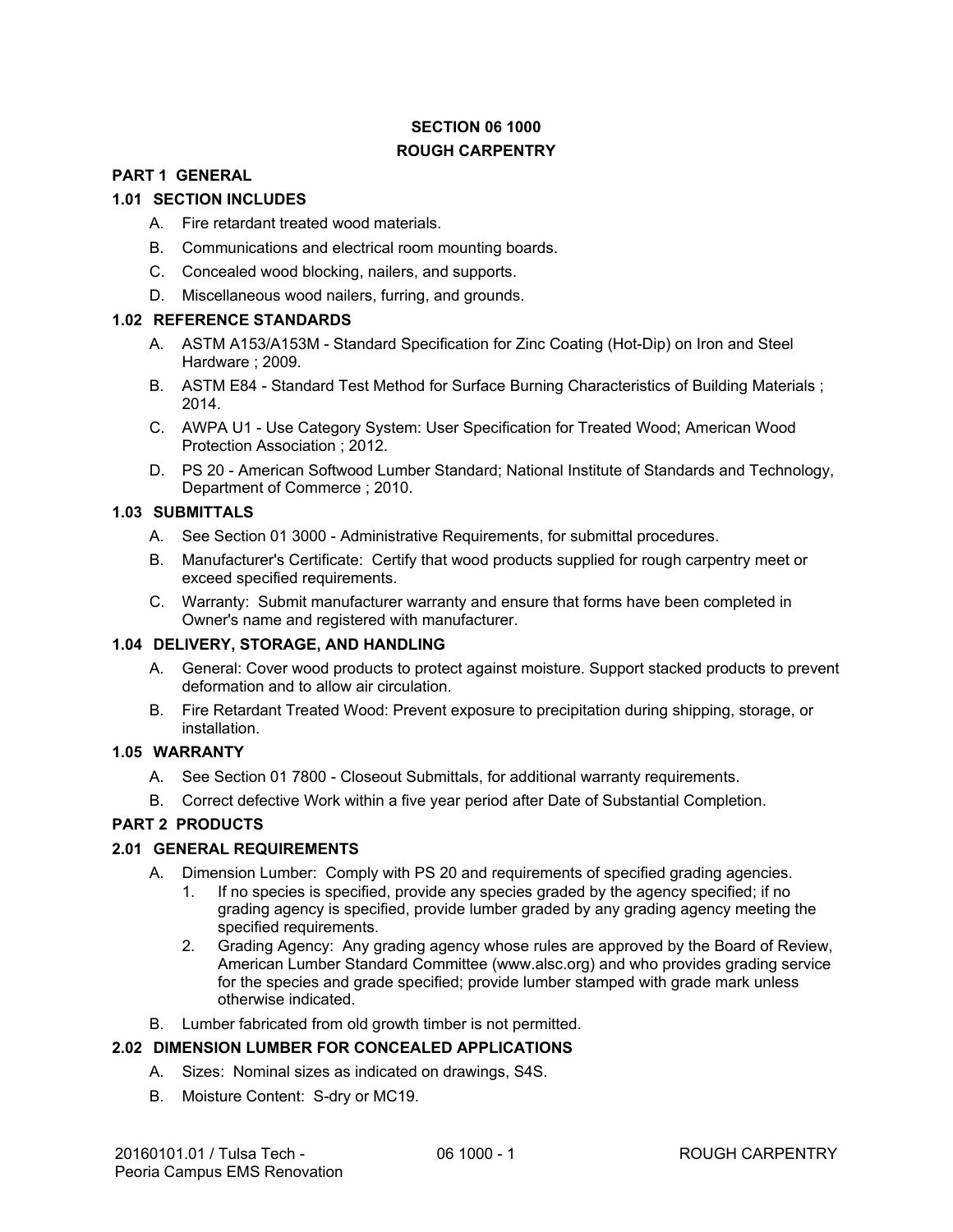- C. Miscellaneous Framing, Blocking, Nailers, Grounds, and Furring:
	- 1. Lumber: S4S, No. 2 or Standard Grade.
	- 2. Boards: Standard or No. 3.

## **2.03 CONSTRUCTION PANELS**

A. Communications and Electrical Room Mounting Boards: PS 1 A-D plywood, or medium density fiberboard; 3/4 inch (19 mm) thick; flame spread index of 25 or less, smoke developed index of 450 or less, when tested in accordance with ASTM E84.

#### **2.04 ACCESSORIES**

- A. Fasteners and Anchors:
	- 1. Metal and Finish: Hot-dipped galvanized steel per ASTM A 153/A 153M for high humidity and preservative-treated wood locations, unfinished steel elsewhere.
	- 2. Drywall Screws: Bugle head, hardened steel, power driven type, length three times thickness of sheathing.
	- 3. Anchors: Toggle bolt type for anchorage to hollow masonry.

#### **2.05 FACTORY WOOD TREATMENT**

- A. Treated Lumber and Plywood: Comply with requirements of AWPA U1 Use Category System for wood treatments determined by use categories, expected service conditions, and specific applications.
	- 1. Fire-Retardant Treated Wood: Mark each piece of wood with producer's stamp indicating compliance with specified requirements.
- B. Fire Retardant Treatment:
	- 1. Manufacturers:
		- a. Arch Wood Protection, Inc : www.wolmanizedwood.com.
		- b. Hoover Treated Wood Products, Inc : www.frtw.com.
		- c. Substitutions: See Section 01 6000 Product Requirements.

## **PART 3 EXECUTION**

#### **3.01 PREPARATION**

A. Coordinate installation of rough carpentry members specified in other sections.

#### **3.02 INSTALLATION - GENERAL**

- A. Select material sizes to minimize waste.
- B. Reuse scrap to the greatest extent possible; clearly separate scrap for use on site as accessory components, including: shims, bracing, and blocking.
- C. Where treated wood is used on interior, provide temporary ventilation during and immediately after installation sufficient to remove indoor air contaminants.

#### **3.03 BLOCKING, NAILERS, AND SUPPORTS**

- A. Provide framing and blocking members as indicated or as required to support finishes, fixtures, specialty items, and trim.
- B. In metal stud walls, provide continuous blocking around door and window openings for anchorage of frames, securely attached to stud framing.
- C. In walls, provide blocking attached to studs as backing and support for wall-mounted items, unless item can be securely fastened to two or more studs or other method of support is explicitly indicated.
- D. Where ceiling-mounting is indicated, provide blocking and supplementary supports above ceiling, unless other method of support is explicitly indicated.

## **3.04 INSTALLATION OF CONSTRUCTION PANELS**

A. Communications and Electrical Room Mounting Boards: Secure with screws to studs with edges over firm bearing; space fasteners at maximum 24 inches (610 mm) on center on all edges and into studs in field of board.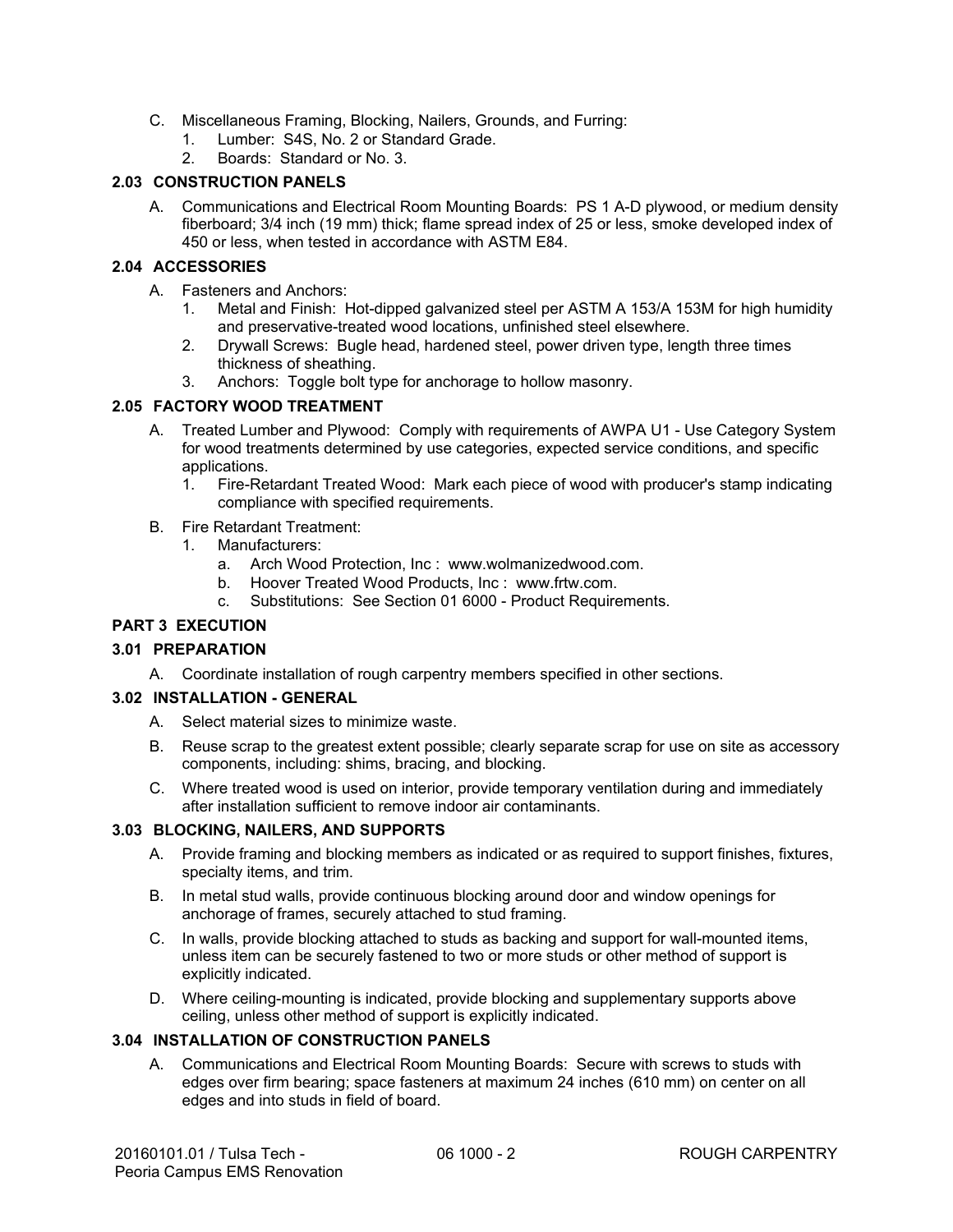- 1. At fire-rated walls, install board over wall board indicated as part of the fire-rated assembly.
- 2. Where boards are indicated as full floor-to-ceiling height, install with long edge of board parallel to studs.
- 3. Install adjacent boards without gaps.

## **3.05 TOLERANCES**

- A. Framing Members: 1/4 inch (6 mm) from true position, maximum.
- B. Variation from Plane (Other than Floors): 1/4 inch in 10 feet (2 mm/m) maximum, and 1/4 inch in 30 feet  $(7 \text{ mm in } 10 \text{ m})$  maximum.

## **3.06 CLEANING**

- A. Waste Disposal: Comply with the requirements of Section 01 7419.
	- 1. Comply with applicable regulations.
	- 2. Do not burn scrap on project site.
	- 3. Do not burn scraps that have been pressure treated.
	- 4. Do not send materials treated with pentachlorophenol, CCA, or ACA to co-generation facilities or "waste-to-energy" facilities.
- B. Do not leave any wood, shavings, sawdust, etc. on the ground or buried in fill.
- C. Prevent sawdust and wood shavings from entering the storm drainage system.

## **END OF SECTION 06 1000**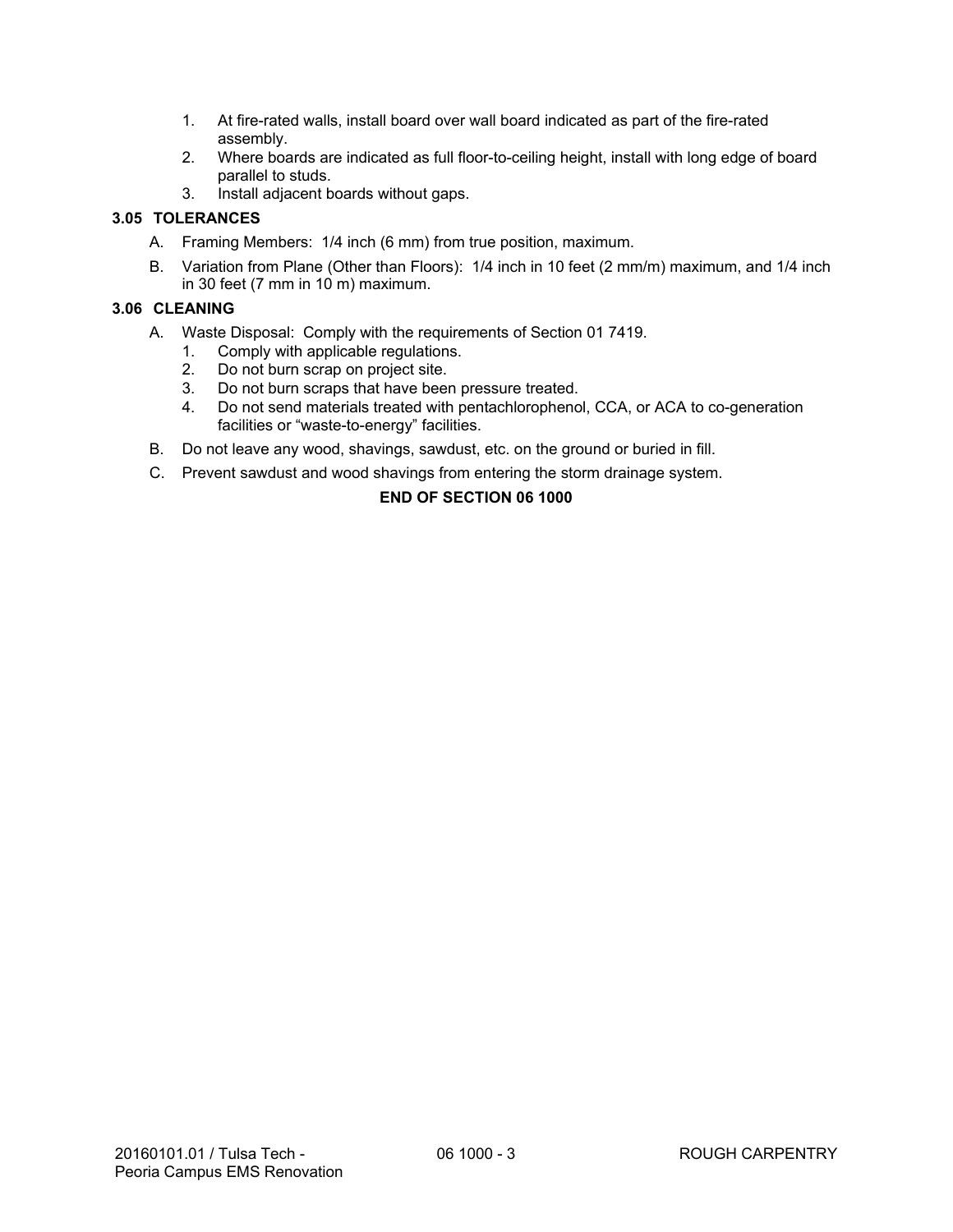# **SECTION 06 4100 ARCHITECTURAL WOOD CASEWORK**

# **PART 1 GENERAL**

## **1.01 SECTION INCLUDES**

- A. Specially fabricated cabinet units.
- B. Countertops.
- C. Cabinet hardware.
- D. Factory finishing.
- E. Preparation for installing utilities.

#### **1.02 REFERENCE STANDARDS**

- A. BHMA A156.9 American National Standard for Cabinet Hardware; 2010.
- B. AWI/AWMAC/WI (AWS) Architectural Woodwork Standards ; 2014.
- C. BHMA A156.9 American National Standard for Cabinet Hardware; Builders Hardware Manufacturers Association ; 2010 (ANSI/BHMA A156.9).

#### **1.03 ADMINISTRATIVE REQUIREMENTS**

A. Preinstallation Meeting: Convene a preinstallation meeting not less than one week before starting work of this section; require attendance by all affected installers.

## **1.04 SUBMITTALS**

- A. See Section 01 3000 Administrative Requirements, for submittal procedures.
- B. Shop Drawings: Indicate materials, component profiles, fastening methods, jointing details, and accessories.
	- 1. Minimum Scale of Detail Drawings: 1-1/2 inch to 1 foot (1:8).
	- 2. Provide the information required by AWI/AWMAC/WI (AWS).
- C. Product Data: Provide data for hardware accessories.
- D. Samples: Submit actual samples of architectural cabinet construction, minimum 12 inches (300 mm) square, illustrating proposed cabinet, countertop, and shelf unit substrate and finish.
- E. Samples: Submit actual sample items of proposed pulls, hinges, shelf standards, and locksets, demonstrating hardware design, quality, and finish.

#### **1.05 QUALITY ASSURANCE**

A. Fabricator Qualifications: Company specializing in fabricating the products specified in this section with minimum five years of documented experience.

#### **1.06 DELIVERY, STORAGE, AND HANDLING**

A. Protect units from moisture damage.

#### **1.07 FIELD CONDITIONS**

A. During and after installation of custom cabinets, maintain temperature and humidity conditions in building spaces at same levels planned for occupancy.

## **PART 2 PRODUCTS**

#### **2.01 CABINETS**

- A. Quality Grade: Unless otherwise indicated provide products of quality specified by AWI//AWMAC/WI (AWS) for Premium Grade.
- B. Plastic Laminate Faced Cabinets: Custom grade.
- C. Cabinets :
	- 1. Finish Exposed Exterior Surfaces: Decorative laminate.
	- 2. Finish Exposed Interior Surfaces: Decorative laminate.
	- 3. Finish Concealed Surfaces: Manufacturer's option.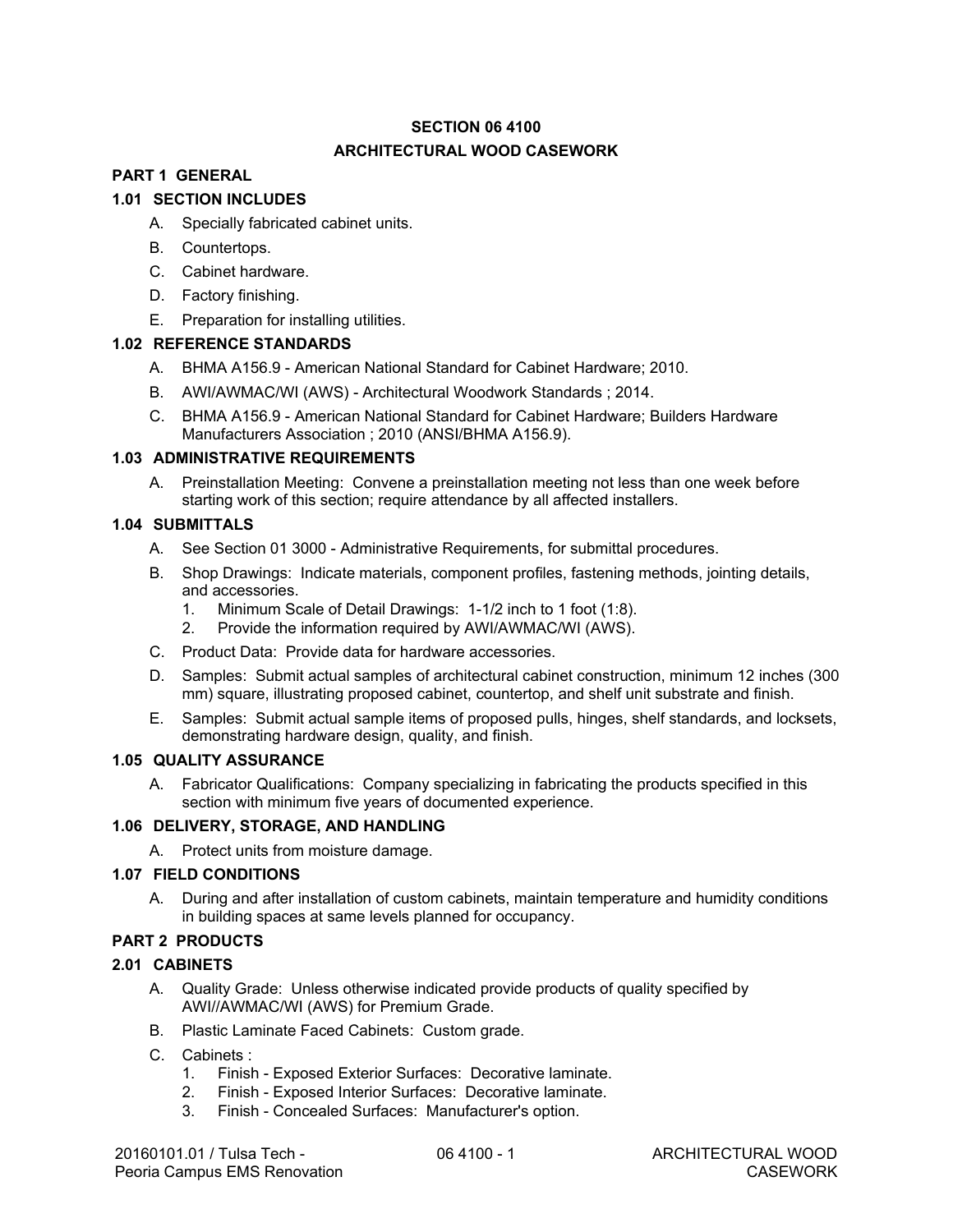- 4. Door and Drawer Front Edge Profiles: Square edge with laminate edge.
- 5. Door and Drawer Front Retention Profiles: Fixed panel.
- 6. Casework Construction Type: Type B Face-frame.
- 7. Interface Style for Cabinet and Door: Style 1 Overlay; .
- 8. Cabinet Design Series: As indicated on drawings.
- 9. Adjustable Shelf Loading: 50 lbs. per sq. ft..
- 10. Cabinet Style: Flush overlay.
- 11. Cabinet Doors and Drawer Fronts: Flush style.
- 12. Drawer Side Construction: Multiple-dovetailed.
- 13. Drawer Construction Technique: Dovetail joints.

## **2.02 WOOD-BASED COMPONENTS**

A. Wood fabricated from old growth timber is not permitted.

## **2.03 LAMINATE MATERIALS**

- A. Manufacturers:
	- 1. Formica Corporation : www.formica.com.
	- 2. Panolam Industries International, Inc\Nevamar : www.nevamar.com.
	- 3. Wilsonart, LLC : www.wilsonart.com.
	- 4. Substitutions: See Section 01 6000 Product Requirements.
- B. Provide specific types as scheduled.

## **2.04 COUNTERTOPS**

- A. Plastic Laminate Countertops: Medium density fiberboard substrate covered with HPDL, conventionally fabricated and self-edge banded.
- B. Solid Surface Fabrication:
	- 1. Manufacturers: Corian surfaces from the DuPont Company.
	- a. 2. Materials:
		- a. Solid polymer components
			- 1) 1. Cast, nonporous, filled polymer, not coated, laminated or of composite construction with through body colors meeting ANSI Z124.3 or ANSI Z124.6, having minimum physical and performance properties specified.
			- 2) 2. Superficial damage to a depth of 0.010 inch (.25 mm) shall be repairable by sanding and/or polishing.
		- b. Thickness:
			- 1) 2. 1/2 inch
		- c. Edge treatment: PVC edge.
		- d. Color: As indicated in the Drawings.
		- e. Backsplash: Integral.

## **2.05 ACCESSORIES**

- A. Adhesive: Type recommended by fabricator to suit application.
- B. Fasteners: Size and type to suit application.
- C. Bolts, Nuts, Washers, Lags, Pins, and Screws: Of size and type to suit application; galvanized or chrome-plated finish in concealed locations and stainless steel or chrome-plated finish in exposed locations.
- D. Concealed Joint Fasteners: Threaded steel.
- E. Grommets: Standard plastic, painted metal, or rubber grommets for cut-outs, in color to match adjacent surface.

#### **2.06 HARDWARE**

A. Hardware: BHMA A156.9, types as recommended by fabricator for quality grade specified.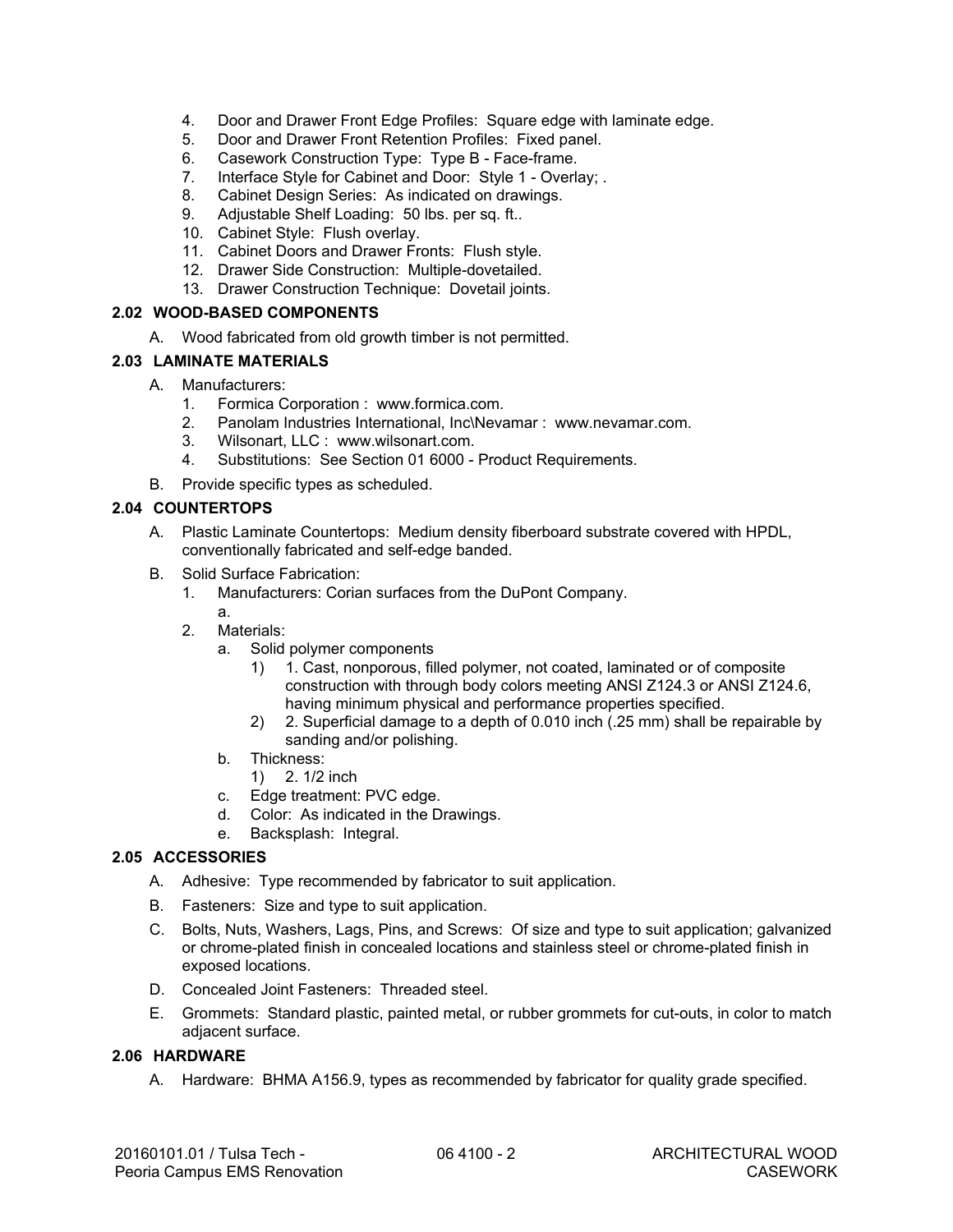- B. Adjustable Shelf Supports: Standard side-mounted system using recessed metal shelf standards and coordinated self rests, satin chrome finish, for nominal 1 inch (25 mm) spacing adiustments.
- C. Drawer and Door Pulls: As indicated on Drawings.
	- 1. Product: P13101C-SN-C (Ethan Pull) manufactured by Liberty Hardware.
- D. Cabinet Locks: Keyed cylinder, two keys per lock, steel with satin finish.
	- 1. Provide stamped serial number on keys and corresponding locks. Provide master key to open all locks.
- E. Catches: Magnetic.
- F. Drawer Slides:
	- 1. Type: 3/4 extension.
	- 2. Static Load Capacity: Commercial grade.
	- 3. Mounting: Side mounted.
	- 4. Stops: Integral type.
	- 5. Features: Provide self closing/stay closed type.
	- 6. Products:
		- a. Julius Blum, Inc: www.blum.com..
- G. Hinges: Concealed 120 degree straight arm type, steel with satin finish.
	- 1. Products:
		- a. Julius Blum, Inc : www.blum.com.
		- b. Substitutions: Or approved equal.

## **2.07 FABRICATION 2.07 FABRICATION**

- A. Assembly: Shop assemble cabinets for delivery to site in units easily handled and to permit A. Assembly: Shop assemble cabinets for delivery to site in units easily handled and to permit passage through building openings. passage through building openings.
- B. Edging: Fit shelves, doors, and exposed edges with specified edging. Do not use more than B. Edging: Fit shelves, doors, and exposed edges with specified edging. Do not use more than one piece for any single length. one piece for any single length.
- C. Fitting: When necessary to cut and fit on site, provide materials with ample allowance for cutting. Provide matching trim for scribing and site cutting. cutting. Provide matching trim for scribing and site cutting.
- D. Plastic Laminate: Apply plastic laminate finish in full uninterrupted sheets consistent with manufactured sizes. Fit corners and joints hairline; secure with concealed fasteners. Slightly bevel arises. Locate counter butt joints minimum 2 feet (600 mm) from sink cut-outs. 1. Cap exposed plastic laminate finish edges with material of same finish and pattern. D. Plastic Laminate: Apply plastic laminate finish in full uninterrupted sheets consistent with<br>manufactured sizes. Fit corners and joints hairline; secure with concealed fasteners. Slightly<br>bevel arises. Locate counter bu
- 1. Cap exposed plastic laminate finish edges with material of same finish and pattern.<br>E. Mechanically fasten back splash to countertops as recommended by laminate manufacturer at
- 16 inches (400 mm) on center. 16 inches (400 mm) on center.
- F. Provide cutouts for plumbing fixtures. Verify locations of cutouts from on-site dimensions. F. Provide cutouts for plumbing fixtures. Verify locations of cutouts from on-site dimensions. Prime paint cut edges. Prime paint cut edges.

## **PART 3 EXECUTION PART 3 EXECUTION**

#### **3.01 EXAMINATION 3.01 EXAMINATION**

- A. Verify adequacy of backing and support framing. A. Verify adequacy of backing and support framing.
- B. Verify location and sizes of utility rough-in associated with work of this section.

## **3.02 INSTALLATION 3.02 INSTALLATION**

- A. Set and secure custom cabinets in place, assuring that they are rigid, plumb, and level. A. Set and secure custom cabinets in place, assuring that they are rigid, plumb, and level.
- B. Use fixture attachments in concealed locations for wall mounted components. B. Use fixture attachments in concealed locations for wall mounted components.
- C. Use concealed joint fasteners to align and secure adjoining cabinet units. C. Use concealed joint fasteners to align and secure adjoining cabinet units.
- D. Carefully scribe casework abutting other components, with maximum gaps of 1/64 inch ( mm). Do not use additional overlay trim for this purpose.
- E. Secure cabinets to floor using appropriate angles and anchorages. mm). Do not use additional overlay trim for this purpose. E. Secure cabinets to floor using appropriate angles and anchorages.